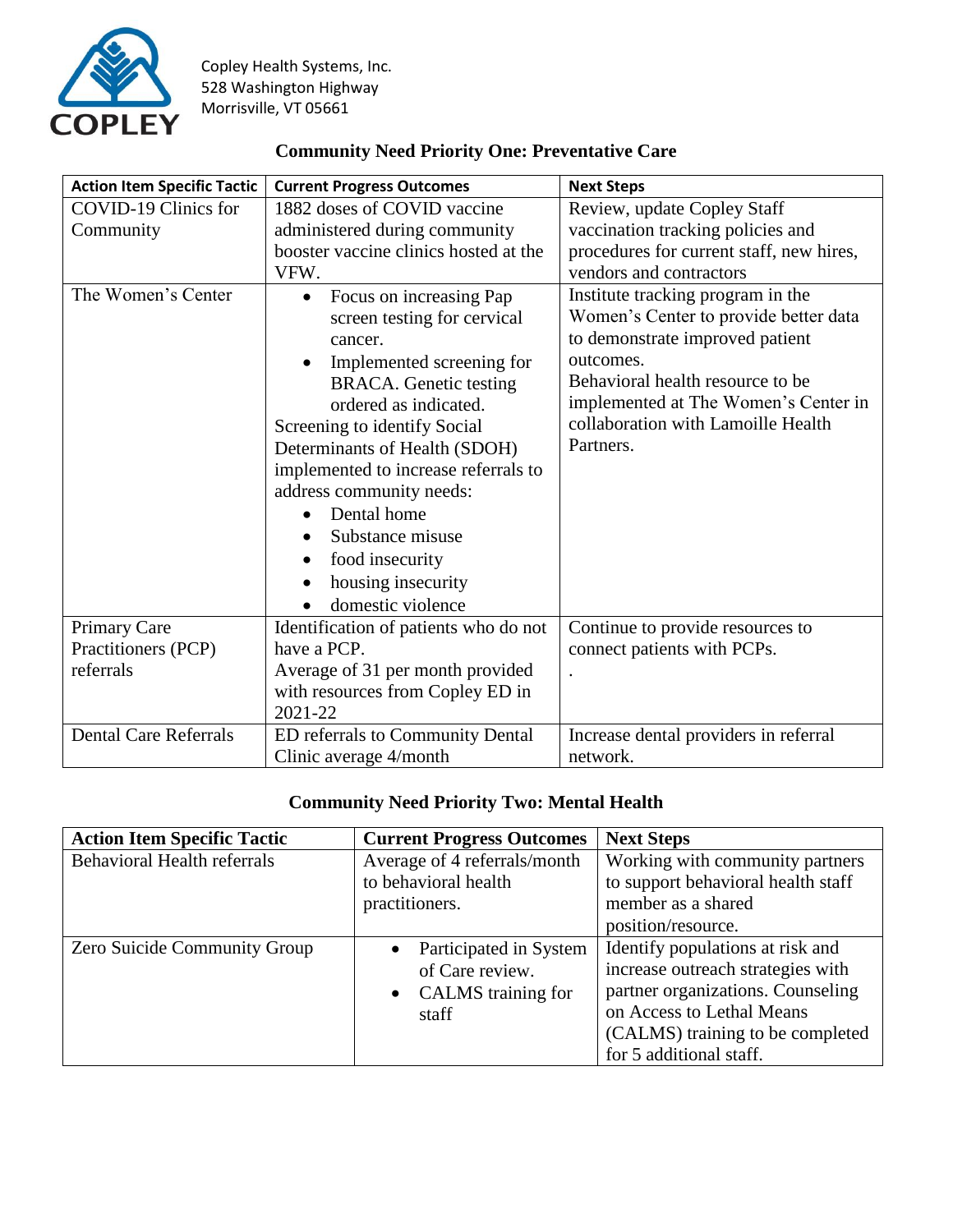

Copley Health Systems, Inc. 528 Washington Highway Morrisville, VT 05661

| <b>Patient Care observers</b>                                   | 4,202 sitter hours<br>$\bullet$<br>logged between ED<br>and Med-Surg.                                                                                                                           | Continue to expand and train the<br>Clinical Resource Pool to provide<br>resources across Copley. |
|-----------------------------------------------------------------|-------------------------------------------------------------------------------------------------------------------------------------------------------------------------------------------------|---------------------------------------------------------------------------------------------------|
| Safe room in Copley ED                                          | Safer room created<br>$\bullet$<br>and available in ED.                                                                                                                                         | Training on use of "Safer Room"<br>Checklist to allow safe placement<br>in all patient rooms.     |
| Activity program for adolescent ED<br>mental health evaluation. | Grant from the<br>$\bullet$<br><b>Vermont Foundation</b><br>funded activity<br>materials for<br>adolescent and<br>juvenile ED patients<br>awaiting mental<br>health evaluation or<br>placement. | Continued tracking of activities and<br>needs.                                                    |
| <b>AVADE De-escalation Training</b>                             | 110 staff members<br>$\bullet$<br>trained since May,<br>2021.                                                                                                                                   | Continue trainings.<br>Offer refresher programs as<br>needed.                                     |

## **Community Need Priority Three: Chronic Health Conditions**

| <b>Action Item Specific Tactic</b>                                                  | <b>Current Progress Outcomes</b>                                                                                                          | <b>Next Steps</b>                                                                 |
|-------------------------------------------------------------------------------------|-------------------------------------------------------------------------------------------------------------------------------------------|-----------------------------------------------------------------------------------|
| ED referrals:                                                                       | Average of 31<br>$\bullet$<br>referrals/month for<br>PCP coordination to<br>Copley ED social<br>work—typically for<br>help finding a PCP. |                                                                                   |
| Prescription Drug Drop Box:<br>Safely disposing of<br>unneeded/expired medications. | From $12/2020 - 5/22$ : 351<br>LBS of meds disposed of.<br>44% increase over previous                                                     | Continue education efforts.<br>Continue to track medication<br>disposal quantity. |
|                                                                                     | period (2018-19).                                                                                                                         |                                                                                   |

## **Community Need Priority Four: Substance Misuse**

| <b>Action Item Specific Tactic</b> | <b>Current Progress Outcomes</b> | <b>Next Steps</b>                 |
|------------------------------------|----------------------------------|-----------------------------------|
| <b>ED Substance Use Disorder</b>   | 63 referrals were made to the    | Collaborate with community        |
| referrals for non-urgent           | Recovery Center and/or other     | partners to standardize patient   |
|                                    | programs.                        | care referral pathway. Will begin |
|                                    |                                  | tracking to include               |
|                                    |                                  | documentation of successful       |
|                                    |                                  | follow-up.                        |